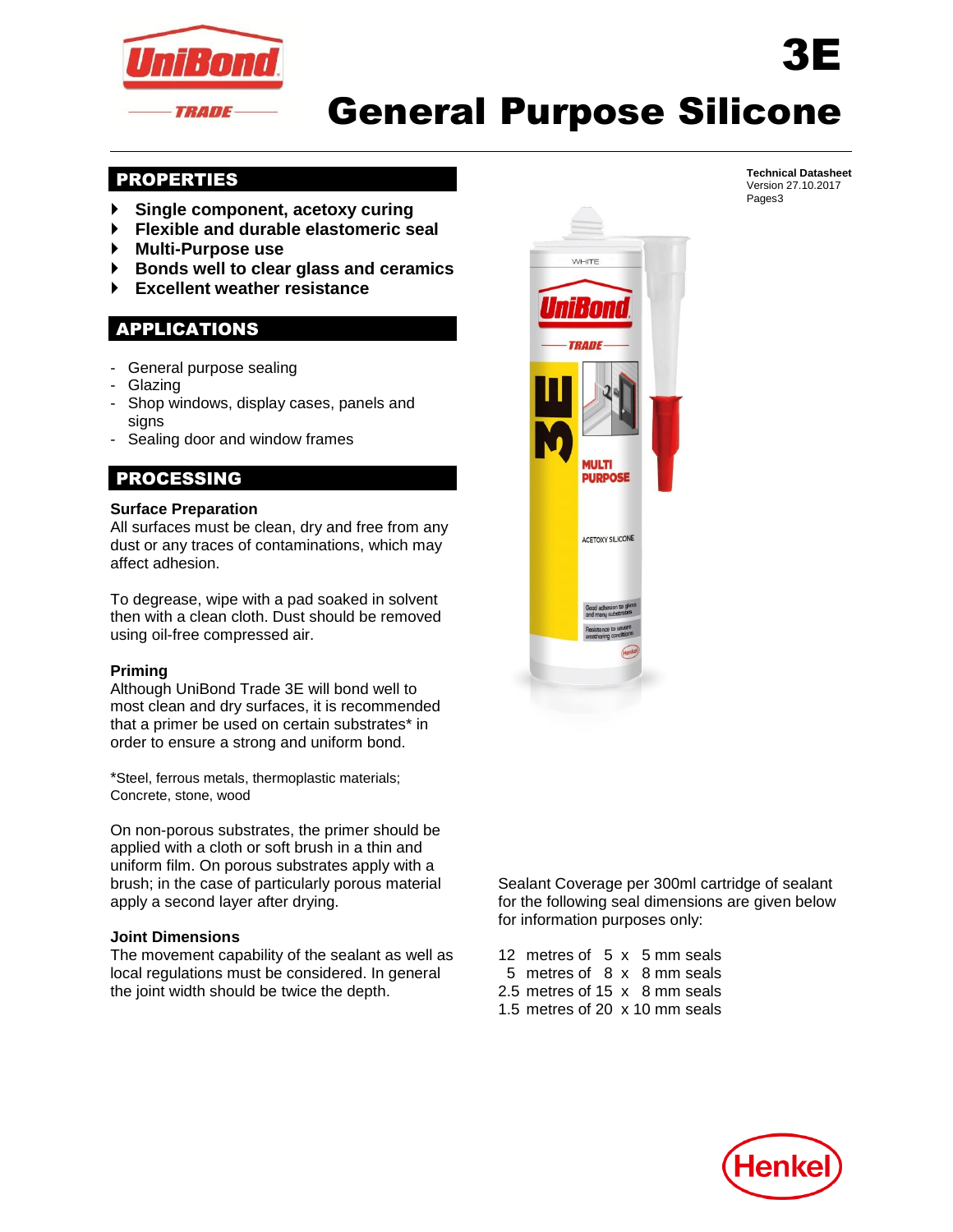

# General Purpose Silicone

## TEMPERATURES

## **Application**

Application Temperatures: + 5°C to + 40°C

**Service** 

Service Temperatures: - 30°C to + 120°C

## CHARACTERISTICS

| Type of silicone:                                               | Acetoxy                      |  |  |
|-----------------------------------------------------------------|------------------------------|--|--|
| Density<br>ISO 2811-1                                           | $\sim 0.98$ g/ml             |  |  |
| Resistance to flow<br><b>ISO 7390</b>                           | $\sim$ 1 mm                  |  |  |
| Skin formation time<br>+23°C/ 50% RH                            | $~15$ min.                   |  |  |
| Curing speed<br>+23°C, 50%RH, cross-section of joint<br>20x10mm | $\sim$ 3 mm/ day             |  |  |
| Shore A hardness<br><b>ISO 868</b>                              | $~1$ 20                      |  |  |
| Movement capability<br>ISO 11600                                | 12.5%                        |  |  |
| Max. joint width                                                | 30 mm                        |  |  |
| Change of volume<br>ISO 10563                                   | ~25%                         |  |  |
| <b>Elastic recovery</b><br><b>ISO 7389-A</b>                    | ~1.95%                       |  |  |
| Modulus at 100%<br>elongation<br>ISO 8339-A                     | $\sim 0.4$ N/mm <sup>2</sup> |  |  |
| Elongation at break<br><b>ISO 8339-A</b>                        | 120 %                        |  |  |

# STANDARDS

## **ISO**

ISO 1600: Class F-12, 5E ISO 846-B: microbiological growth: level 0

## **EN 15651-1 (CE marking)**

Product type F-EXT-INT: sealant for façade for interior and exterior applications

#### **EN 15651-2 (CE marking)**

Product type G: sealant for glazing applications

**EN 13501-1** Reaction to fire: class E

## IMPORTANT ADVICE

#### **Cleaning tools**

Areas soiled with fresh sealant may be cleaned with a dry pad or a pad soaked in a solvent. Any cured sealant can be removed by scraping (e. g. using a razor blade) or by using a special silicone remover product.

3E

#### **Storage**

Cool, dry and free from frost.

#### **Shelf Life**

24 Months when stored at temperatures between +5°C and +25°C in original, unopened packaging after date of manufacture.

## SAFETY

## **Safety Advice**

Consult the Material Safety Data Sheet (mymsds.henkel.com) for UniBond Trade 3E. [www.unibond-trade.co.uk](http://www.unibond-trade.co.uk/)

## COLOURS

White, Translucent, Brown, Aluminium, Grey, **Black** 

## PACKAGING

UniBond Trade 3E is supplied in 300ml cartridges

## DISPOSAL

#### **Product and packaging disposal**

Dispose of waste and residues in accordance with local authority requirements (please refer to Safety Data Sheet for more information).

## SUBSTRATE COMPATIBILITY

UniBond Trade 3E provides good adhesion on many substrates, especially clean uncoated glass, ceramics, most glazed non-porous surfaces and anodised aluminium.